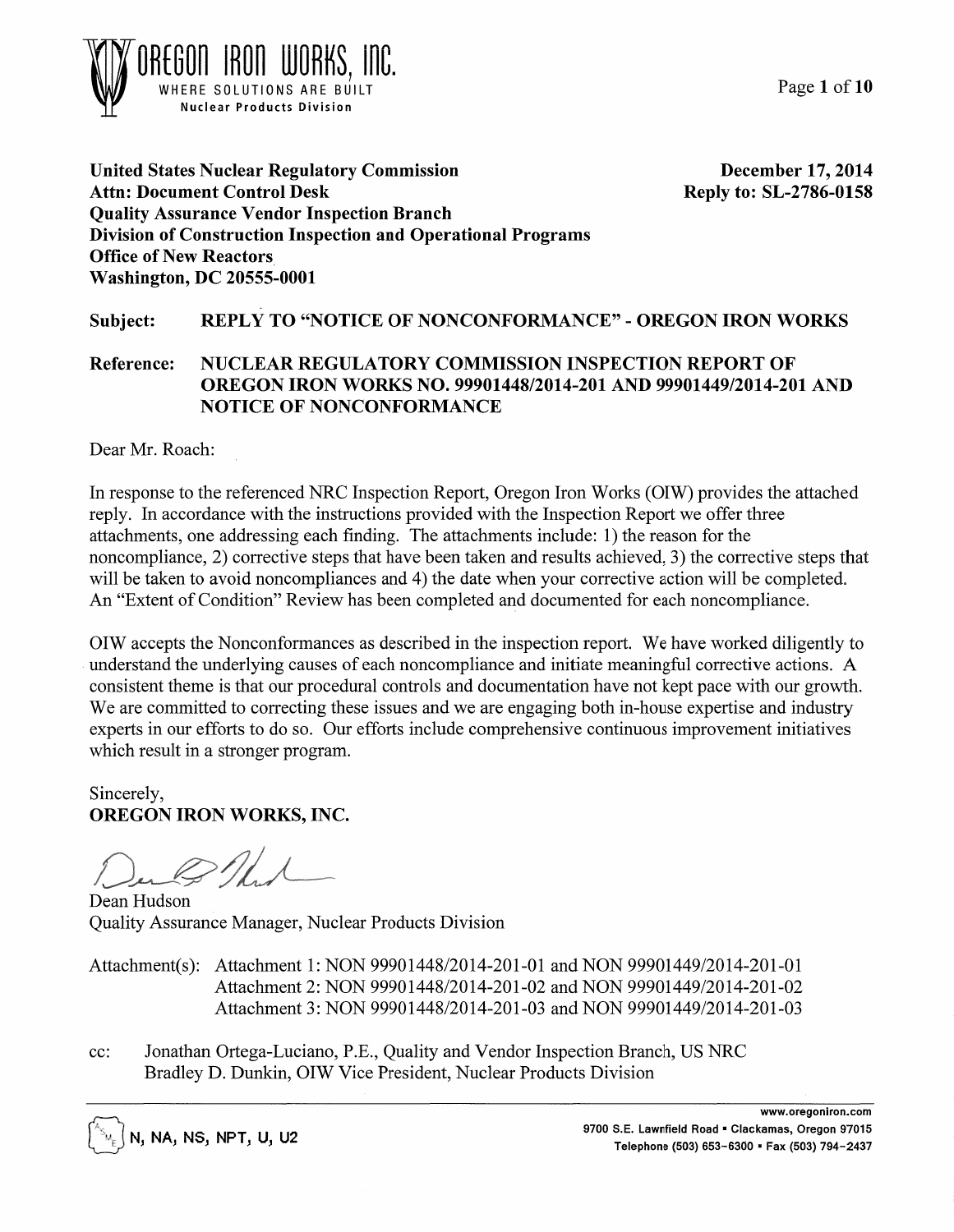

# ATTACHMENT 1

#### NUCLEAR REGULATORY COMMISSION INSPECTION REPORT OF OREGON IRON WORKS NO. 99901448/2014-201 AND 99901449/2014-201 Notice Of Nonconformance: 99901448/2014-201-01 and 99901449/2014-201-01

A. Criterion XVI, "Corrective Action," of Appendix B, "Quality Assurance Criteria for Nuclear Power Plants and Fuel Reprocessing Plants," to Title 10 of the Code of Federal Regulations (10 CPR) Part 50.

*OIW did not ensure that conditions adverse to quality, such as deficiencies and nonconformances were promptly*  documented and corrected. In addition, OIW's records did not always document the current status, plan of action, *or commitments for work in progress to correct problems and prevent recurrence.* 

Specifically,

1. " ... OIW documented in NPD-CAR-14-34 that an internal audit identified that that a third party vendor, Cal-Cert, was used to determine the weight of rebar ... installed in CA20 module, which was not in the scope of their accreditation. ... OIW corrective actions failed to identify for the evaluation of scope of supply and method of verification to establish Cal-Cert as an appropriate provider of weight measurement services to verify the density of the rebar."

2. "OIW ... initiated NPD-CAR-13-31 which identified an issue associated with the temporary storage of measuring and test equipment (M&TE). The NRC inspection team identified that NPD-CAR-13-31 did not identify any proposed corrective actions to address the temporary storage of M&TE and that no objective evidence was found to demonstrate the action(s) taken by OIW to correct this issue."

3. "OIW documented in NPD-CAR-14-33 that an internal audit identified that OIW was using a light meter which had been calibrated by a calibration laboratory that was neither audited nor dedicated by OIW for their calibration services. The NRC inspection team identified that NPD-CAR-14-33 did not identify any proposed corrective actions to address the inadequate procurement of commercial grade calibration services used for a light meter and that no objective evidence was found to demonstrate the action(s) taken by OIW to correct this issue."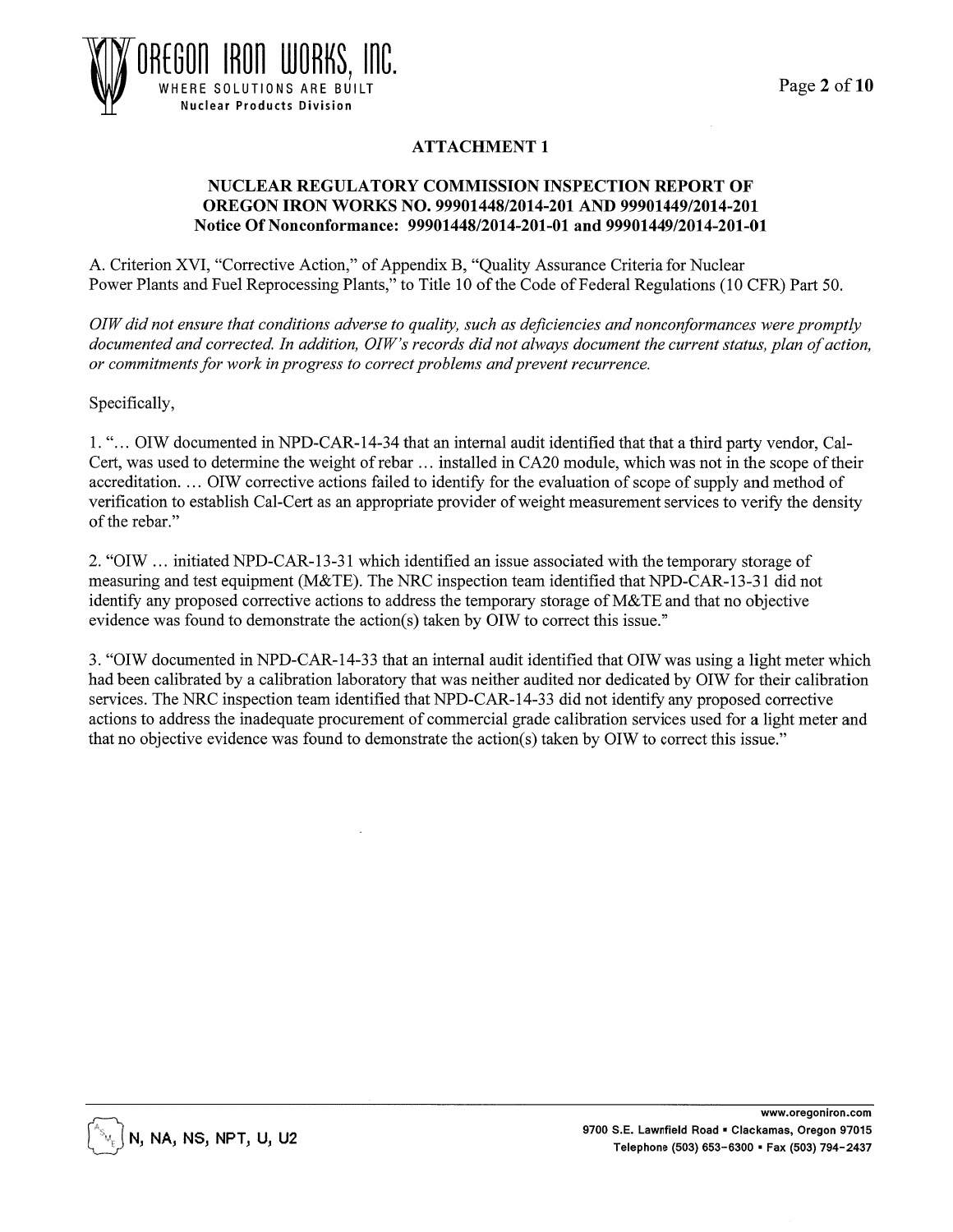

#### NUCLEAR REGULATORY COMMISSION INSPECTION REPORT OF OREGON IRON WORKS NO. 99901448/2014-201 AND 99901449/2014-201 Notice Of Nonconformance: 99901448/2014-201-01 and 99901449/2014-201-01

Oregon Iron Works Response NPD-CAR-14-086 NPD-CAR-14-098 NPD-CAR-14-099

#### **Reason for the Noncompliance**

The NRC identified three conditions where inadequate causal analysis was performed, documentation was insufficient and/or untimely, or appropriate corrective actions were not identified. Our evaluation has determined the following reasons for the noncompliance:

First, OIW procedures, forms, and training did not provide adequate guidance to personnel developing corrective actions or performing root cause analysis. OIW had previously provided specialized training in causal analysis to select individuals within our organization; however, this training was provided through various methods and not directly incorporated into OIW processes. Further, our procedures and forms did not provide adequate detail to ensure consistency and describe proper documentation requirements for RCAs and Corrective Actions.

Second, OIW did not have an adequate formal mechanism for status tracking and did not measure against explicit timeframes or milestones. With an ineffective tracking mechanism, timeliness was impossible to monitor much less manage. (Reference NPD-CAR-14-099)

#### Corrective Steps Taken and the Results Achieved

Interim instructions were developed for RCA analysis, Non Conformance Report (NCR) Control and Corrective Actions. These instructions are considered interim pending a comprehensive review of all affected procedures to be completed 03/31/2015. Training for NCR Instruction was completed on 11/10/2014, and the training for Corrective Action Instruction was completed 11/6/2014. Training for RCA Analysis Instruction has been performed for senior RCA personnel, and will be completed by 1/9/2015 for the remainder of the RCA staff.

A complete re-write of the Corrective Action Form includes appropriate prompts and step-by-step training guidance to develop the desired level of consistency. The CAR Form also includes specific sections for documenting immediate corrective actions, extent of condition, extent of cause, and requirements for objective evidence. This form has been distributed, training conducted, and is currently in use for all Corrective Actions dated after 11/6/2014.

Additionally, a CAR folder checklist has been added to all open CAR files as a secondary safeguard to ensure the requirements have been fulfilled prior to closure. Completed 11/20/14.

The OIW Corrective Action Manager has completed TapRooT training and all future causal analysis after Implementation is complete will be evaluated and documented using the TapRooT system. Implementation and documentation of causal analysis through TapRooT will facilitate consistent and appropriate corrective action development. Training of 15 additional personnel is taking place for all RCA personnel the week of 12/15/2014 and will be completed 12/19/2014.

 $\mathbb{N}_{\epsilon} \bigl]$ N, NA, NS, NPT, U, U2

www.oregoniron.com 9700 S.E. Lawnfield Road • Clackamas, Oregon 97015 Telephone (503) 653-6300 • Fax (503) 794-2437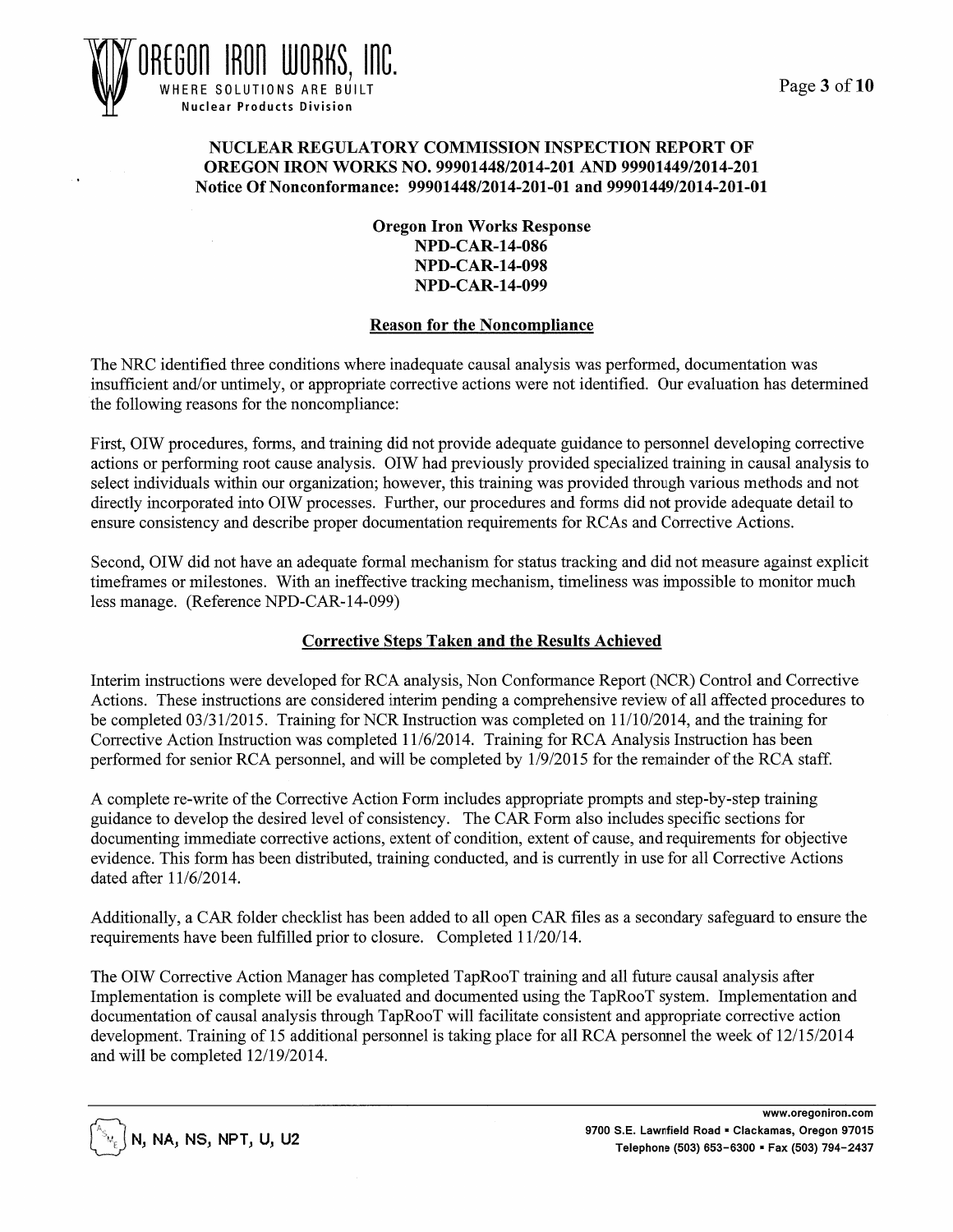

An Effectiveness Review has been included as a required milestone as part ofOIW's Corrective Action Status Tracking Tool. This review is scheduled to occur 120 days after closure of each CAR. Completed 10/7/2014.

Automated milestone dates have been incorporated within existing tracking mechanisms for each corrective action to provide due date expectations for all CARs. Completed 10/7/2014.

## Corrective Steps to Prevent Future Noncompliance

As part of OIW's CAR Number NPD-CAR-14-024, OIW will develop and document a comprehensive Corrective Action Procedure to incorporate the timeliness requirements, objective classification of CARs, and further expand on the scope, definitions, and responsibilities outlined within the Interim Corrective Action Instruction. (ETC 1/9/2015)

An Effectiveness Review Instruction will be written to detail the requirements for performing Effectiveness Reviews. The reviews will be completed for any CARs which are listed as "due" upon completion of the instruction and training.  $(ETC 1/23/2015)$ 

## Due Dates for Actions Yet to be Completed

- ETC ... 12/19/2014 RCA TapRooT training for 15 additional personnel
- ETC ... 12/19/2014- Cornerstone CAR (CAR-14-041) for M&TE processes due.
- ETC  $\dots$  01/09/2015 Comprehensive Corrective Action Procedure
- ETC  $\dots$  01/23/2015 Complete Effectiveness Review Instruction & Perform Effectiveness Reviews to verify "appropriate action."

## Results of Extent of Condition

An Extent of Condition review for specific items identified below was completed to assure that nonconforming conditions did not affect hardware.

Item 1 ... The NRC identified inappropriate controls associated with testing ofrebar. OIW purchased and dedicated appropriate scales to perform testing in house. All materials have been retested with the exception of those in transit and no issues have been identified. Completed 11/24/2014. Appropriate documentation has been included in the material data packages.

Item 2 ... The NRC identified that corrective actions in NPD-CAR-13-031 regarding storage of M&TE were ineffective. An extent of condition for M&TE Storage was performed on 10/16/2014. Unsatisfactory conditions have been addressed and objective evidence have been submitted to our customer and accepted.

Item 3 ... The NRC identified inadequate corrective actions in NPD-CAR -14-03 3 regarding calibration of a light meters used for assuring appropriate light levels for NDT inspection. All light meters have been calibrated using an accredited laboratory. We have evaluated all light meter utilization for CA 20 Modules and found no issues.

# END OF ATTACHMENT 1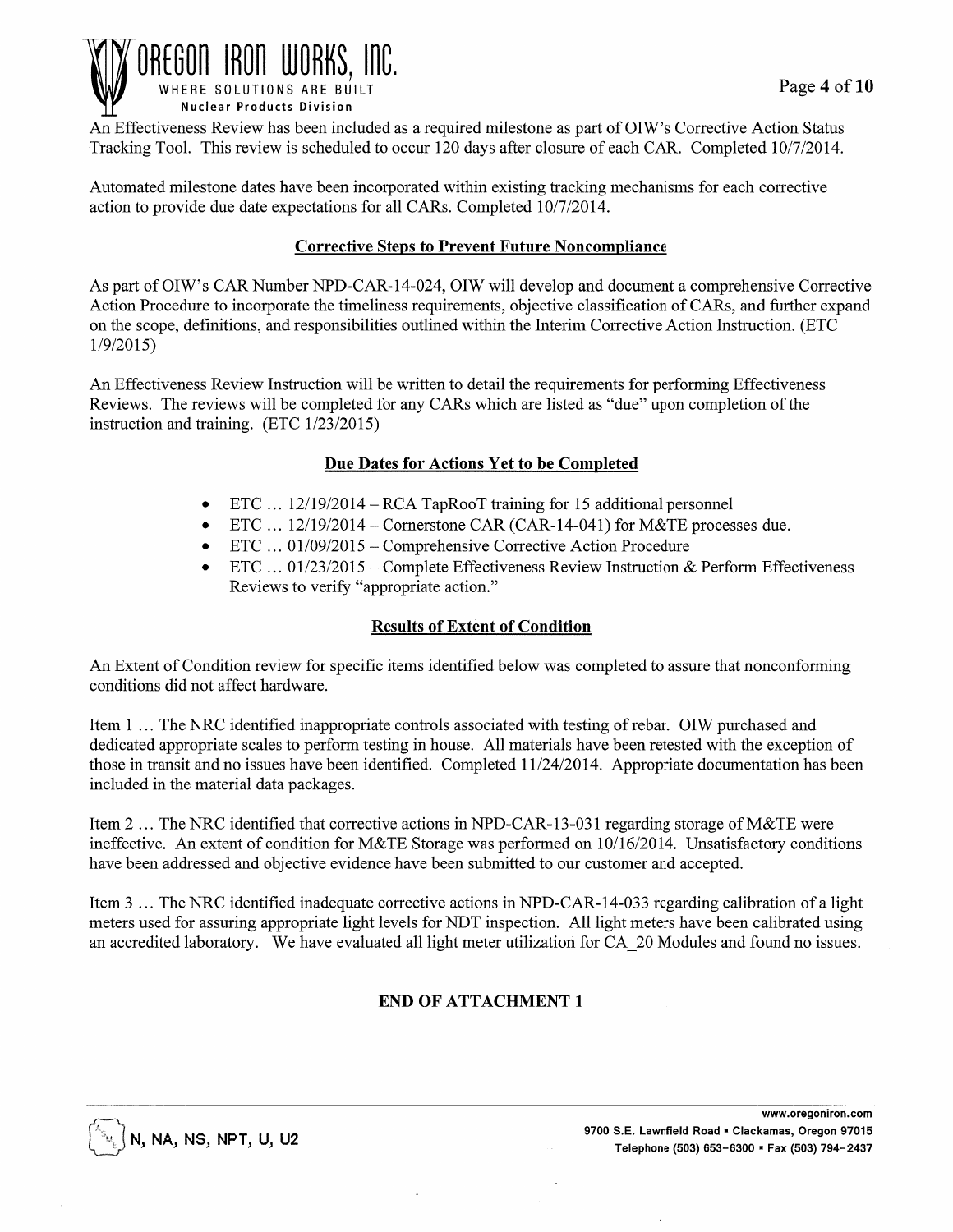

# ATTACHMENT 2

#### NUCLEAR REGULATORY COMMISSION INSPECTION REPORT OF OREGON IRON WORKS NO. 99901448/2014-201 AND 99901449/2014-201 Notice Of Nonconformance: 99901448/2014-201-02 and 99901449/2014-201-02

B. Criterion III, "Design Control," of Appendix B to 10 CFR Part 50 states, in part, that "Measures shall be established for the selection and review for suitability of application of materials, parts, equipment, and processes that are essential to the safety-related functions of the structures, systems and components."

Criterion VII of Appendix B to 10 CFR Part 50 states, in part, that "These measures shall include provisions, as appropriate, for source evaluation and selection, objective evidence of quality furnished by the contractor or subcontractor, inspection at the contractor or subcontractor source, and examination of products upon delivery."

*"Contrary to the above, as of September 26, 2014, OIW failed to ensure the selection and review for suitability of application of materials, parts, equipment, and processes that are essential to the safety-related functions of the structures, systems, and components. Additionally, OIW failed to establish appropriate measures that included provisions for source evaluation of subcontractors.* "

Specifically,

1. OIW, as a dedicating entity failed to perform a technical evaluation to justify that the selection of critical characteristics for dedication of various components such as plates, rebar, weld wires, and metallurgical testing services used as basic components installed in CA20 module assemblies would provide reasonable assurance that they would perform their intended safety functions. The NRC inspection team identified six examples of plates, rebar, weld wires, and metallurgical testing services that were procured as commercial-grade and then inadequately dedicated to be used as safety-related components by OIW.

2. OIW failed to perform a technical evaluation to identify additional technical requirements such as tolerances, accuracies, ranges over which the item is to be calibrated, specific industry standards to be used, etc., to be included in the purchase order for commercial calibration services ....

3. OIW failed to perform and document adequate engineering justification to support their determination of the dedication sampling plan. The NRC inspection team identified several examples of plates, rebar, weld wires, and testing services that were procured as commercial grade items and then inadequately sampled as part of the dedication process to be used as safety-related components by OIW.

4. OIW failed to conduct a commercial-grade survey or source surveillance to verify that American Steel Portland, Industrial Welding Services, Inc., and Professional Services Inc.'s quality programs included the requisite processes, such as material traceability and lot and batch controls, for the control of critical characteristics necessary to provide reasonable assurance that commercial-grade materials and services to be used as basic components will perform their intended safety function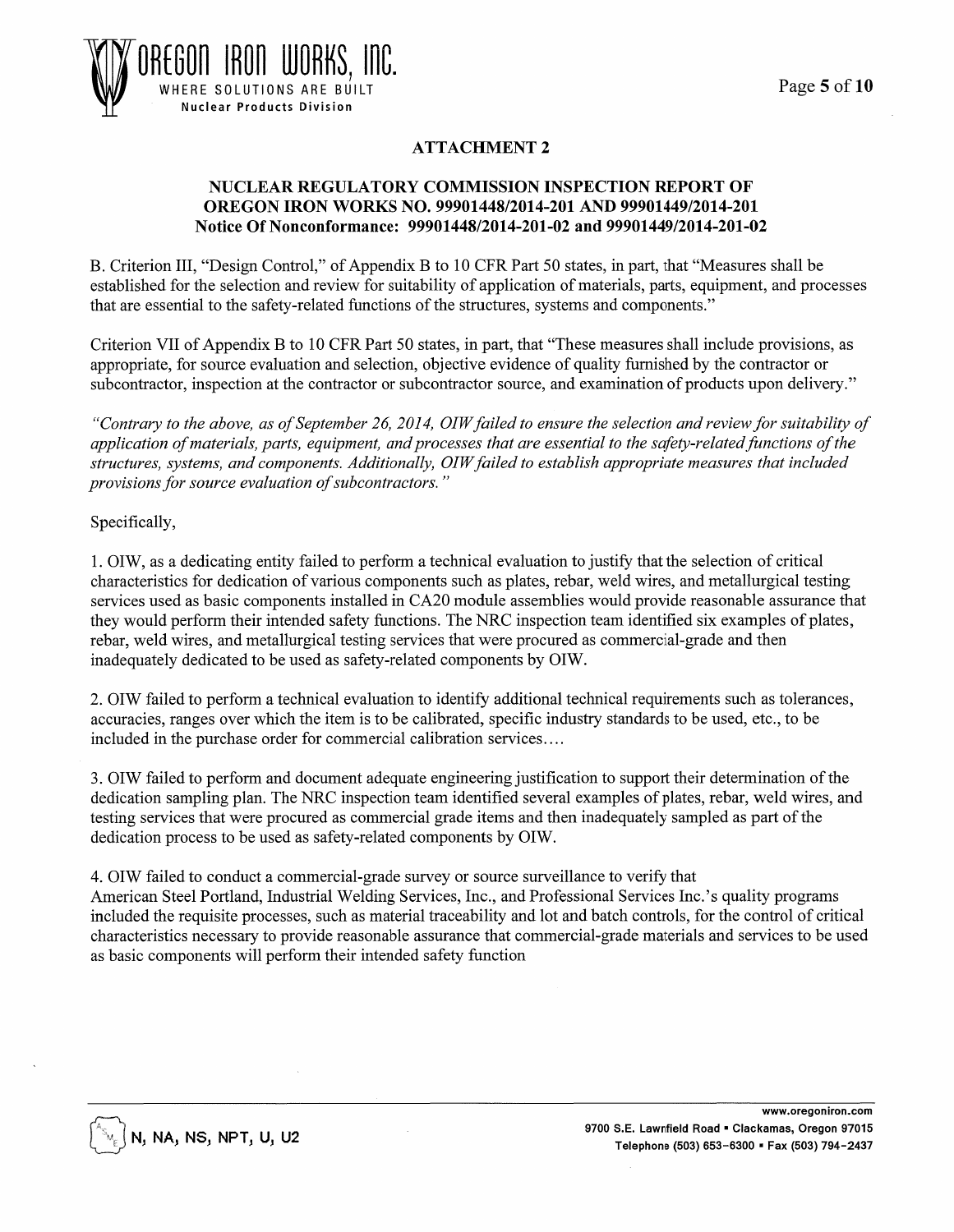

#### NUCLEAR REGULATORY COMMISSION INSPECTION REPORT OF OREGON IRON WORKS NO. 99901448/2014-201 AND 99901449/2014-201 Notice of Nonconformance: 99901448/2014-201-02 and 99901449/2014-201-02

Oregon Iron Works Response NPD-CAR-14-046 NPD-CAR-14-083 NPD-CAR-14-101

#### Reason for the Nonconformance

Oregon Iron Works (OIW) developed and submitted a Commercial Grade Dedication procedure with associated plans to our customer for review. Our procedure required OIW, as the "dedicator," to perform technical evaluations as appropriate to the product and method of dedication. However, the procedure did not sufficiently detail the documentation requirements of engineering Technical Evaluations, justification for sampling plans, commercial-grade surveys and source surveillance.

Additionally, OIW failed to comply with the procedure by allowing Buyer-provided technical evaluations to be incorporated into the commercial grade dedication packages as a stand-alone document. OIW engineering did not perform the Technical Evaluation or document our analysis of the Buyer-provided information in order to achieve reasonable assurance the evaluations were sufficient. This nonconformance was the result of inadequate training and insufficient procedure development by OIW.

## Corrective Steps Taken and the Results Achieved

OIW procedure QP-2786-(07)-1 0 has been revised to clarify the responsibility for Technical Evaluations. The procedure also clarifies engineering justification required for sampling plans, commercial-grade surveys, and source surveillances. Completed 10/15/2014.

The CGD Plan form has been revised to more clearly identify evaluation of technical requirements and specifically addresses dedication of services. Completed 10/15/2014.

Training has been conducted on 12/5/2014 with necessary personnel and documented within NPD-CAR-14-046.

The revised CGD procedure and associated form has been submitted to our customer for review. All customer provided comments or suggestions have been resolved in the approved. Completed 11/5/2014.

## Corrective Steps to Prevent Future Noncompliance

OIW' s procedural revisions and training are complete. We anticipate that all future dedication activities will be fully compliant. Due to the reliance on customer approval as a contributor to the noncompliance, OIW will gage the effectiveness of this process through independent audits performed by industry experts.

We will obtain a secondary third-party review of new dedications throughout first quarter of 2015 to assure that our CGD packages are complete and meet the NRC and EPRI guidelines. This review is above and beyond our procedure requirements and is designed to demonstrate effectiveness. Results will be documented as part of NPD-CAR-14-083. Objective evidence of this review will be documented in the applicable dedication package.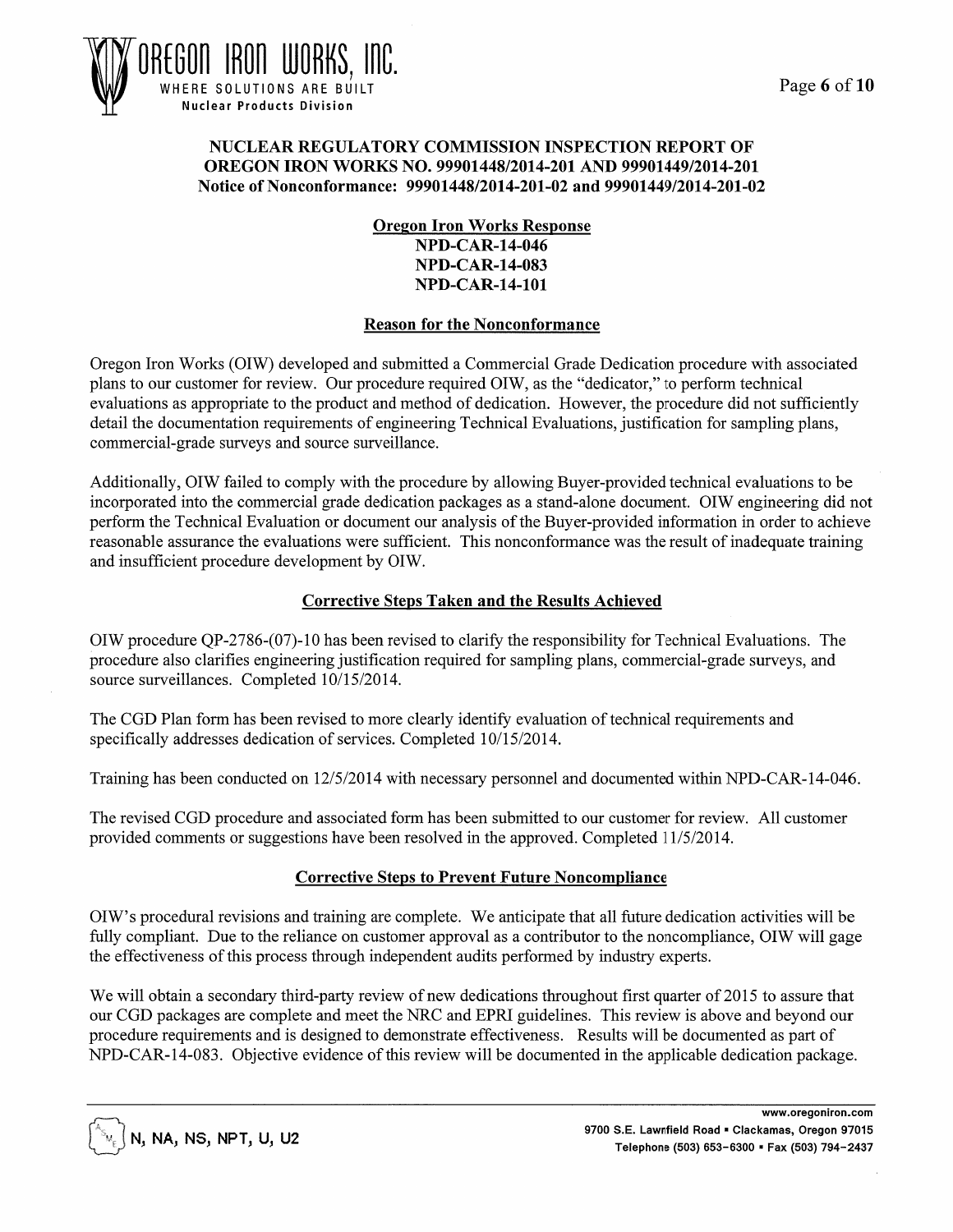

## Due Dates for Actions Yet to be Completed

Engineering will review all dedication packages associated with CA20. Engineering will also perform Technical Evaluations and supplement each package, as necessary, to document the required justification for sampling plans, commercial-grade surveys and source surveillances performed. Extent of Condition review of Technical Evaluation adequacy will be completed by 12/23/2014. All dedication packages are being reviewed and documentation will be added to each dedication package and included within NPD-CAR-14-101.

- ETC ... 12/23/2014 Third party review of all Technical Evaluation for CA20
- ETC  $\ldots$  03/31/2015 Third party evaluations of all new OIW Dedication plans.

#### Results of Extent of Condition

A preliminary Extent of Condition review by Oregon Iron Works has been completed to assure that nonconforming conditions do not affect hardware. Every dedication package applicable to CA20 performance is being re-evaluated by a third party Engineering firm as additional assurance. ETC 12/23/2014. Specific deficiencies have been addressed as below and there are no remaining deficiencies to report at this time.

Item 1 ... The NRC identified six examples of improper Technical Evaluation of components installed in CA20 module assemblies. All dedication packages for CA20 components are being reviewed for appropriate Technical Identification of Critical Characteristics. For materials no evidence of missed Critical Characteristics has been identified to date.

Item 2 ... The NRC identified improper evaluation of the requirements for dedicating calibration activities. Calibration activities found to be improperly dedicated will be re-performed with a revised dedication plan in accordance with the new procedure.

Item 3 ... The NRC identified the OIW failure to document the Technical Evaluation and justification of the sampling plan used for dedication activities. Each dedication package has been revised to include the justification for sampling plan choice.

Item 4 ... The NRC identified that Commercial Grade Surveys were not documented in the Technical Evaluation or dedication package to verify that the supplier had adequate controls in place to control Critical Characteristics. Our evaluation revealed one survey that should have been conducted, but was not. That survey has been completed and documented. Each dedication package has been revised to document the survey, audit or surveillance employed to justify sampling. There are no deficiencies to report.

# END OF ATTACHMENT 2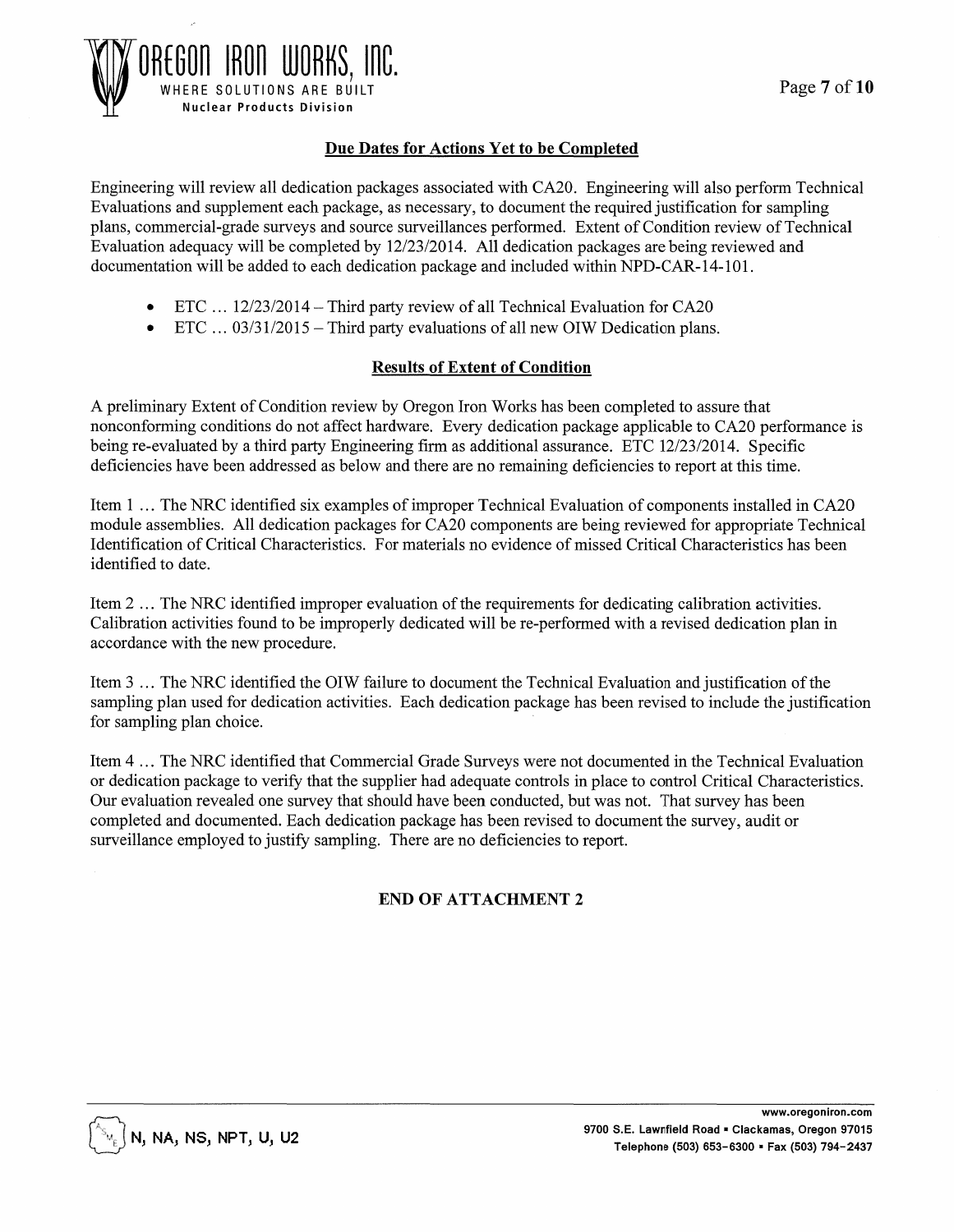

# ATTACHMENT 3

#### NUCLEAR REGULATORY COMMISSION INSPECTION REPORT OF OREGON IRON WORKS NO. 99901448/2014-201 AND 99901449/2014-201 Notice Of Nonconformance: 99901448/2014-201-03 and 99901449/2014-201-03

C. Criterion XV, "Nonconforming Materials, Parts or Components," of Appendix B 10 CFR Part 50 states, in part, that "Nonconforming items shall be reviewed and accepted, rejected, repaired or reworked in accordance with documented procedures."

Criterion XVII, "Quality Assurance Records," of Appendix B states, in part, that "Sufficient records shall be maintained to furnish evidence of activities affecting quality. Records shall be identifiable and retrievable."

Section 15 of OIW's Quality Assurance Manual, Issue 3, Revision 1, dated July 18, 2014, states, in part, that "... a nonconformance and its disposition shall be documented on aN onconformance Report, and that proposed disposition shall be made by a Project Engineer or Project Manager." It further states that Nonconformance Reports are maintained as Quality Records in accordance with Section 17 of OIW' s Quality Assurance Manual, which states, in part, that "... records are preserved and controlled."

*Contrary to the above, as of September 26, 2014, OIW failed to review, disposition, and appropriately document resolution on several nonconforming items and was unable to retrieve some nonconformance reports.* 

Specifically,

1. On February 28,2014, nonconformance reports NPD-NCR-14-032 and NPD-NCR-14-033 were generated to document that during recalibration the "as found" condition of four calibrated tools was identified as being outside of specified tolerances. On July 30, 2014, NPD-NCR-14-236 documented an additional calibrated item that was identified "as found" out of tolerance. The NRC inspection team did not identify any objective evidence to demonstrate that OIW had performed an evaluation of usage, the extent of condition, or dispositioned the item identified as nonconforming.

2. OIW could not retrieve nonconformance reports NPD-NCR-14-032, NPD-NCR-14-033, and NPD-NCR-14- 236 when the inspectors requested them for review.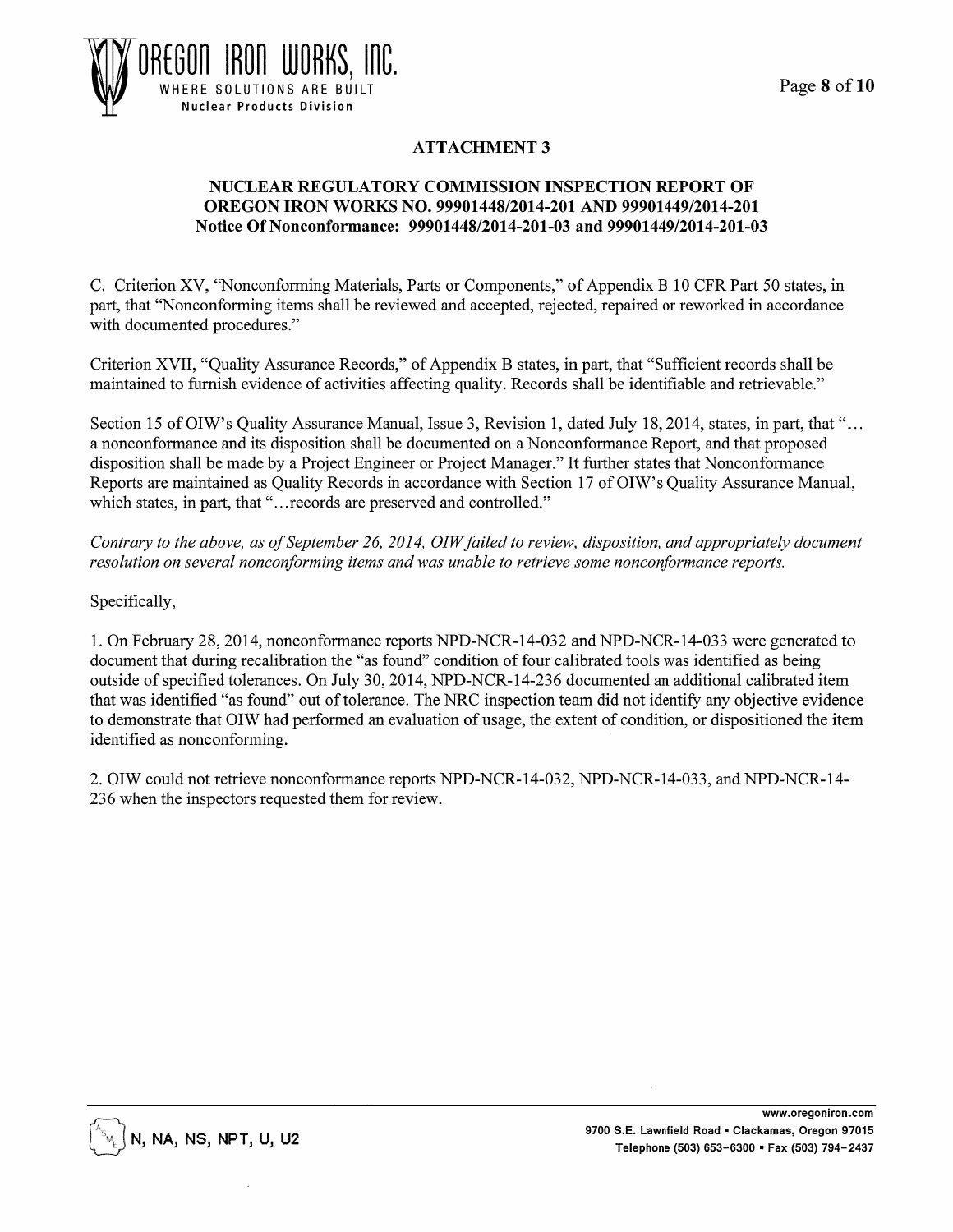



#### NUCLEAR REGULATORY COMMISSION INSPECTION REPORT OF OREGON IRON WORKS NO. 99901448/2014-201 AND 99901449/2014-201 Notice Of Nonconformance: 99901448/2014-201-03 and 99901449/2014-201-03

## Oregon Iron Works Response NPD-CAR-14-084 NPD-CAR-14-100

#### Reason for the Nonconformance

The NRC identified three conditions where NCRs had not been evaluated and dispositioned properly and two more that could not be produced in a timely manner for review. This Nonconformance is the result of inadequate procedural controls and training. OIW has experienced explosive growth in the last 12 months. Legacy procedures and training materials did not keep up with the addition of new people and the enhanced rigor demanded of the commercial nuclear industry.

Our legacy procedure did not provide adequate specificity and control to prevent this nonconformance. Existing procedures relied on specific individuals writing and controlling the NCR process. As work expanded, more personnel were needed to support that effort. Existing training was inadequate to meet the needs of expanded program.

## Corrective Steps Taken and the Results Achieved

An NCR instruction has been developed, approved, and all affected staff have been trained in its use. Completed on 11/10/2014. This instruction facilitates consistency among newly generated NCRs.

An Extent of Condition, as part of NPD-CAR-14-084, has been completed to ensure all NCR and CAR documents are properly located and stored.

An Extent of Condition for all M&TE used on CA20 has been completed. No findings or discrepancies have been identified. Eighteen tools have been found to be out of calibration, though none have been utilized on CA20. Each tool has been evaluated and results included within NPD-CAR-14-100, Rev 1.

OIW initiated NPD-CAR-14-100 to document the lack of technical justification, disposition, and extent of condition on NCRs. NCR Instruction QI-NPD-(15)-01 was revised on 10/29/2014 to clarify these requirements when generating NCRs. Training has been provided as of 11/10/2014.

## Corrective Steps to Prevent Future Noncompliance

OIW initiated NPD-CAR-14-084 to document the inability to retrieve NCR documents. NCR Instruction QI-NPD-(15)-01 was revised on 10/29/2014 to add the requirement for the assigned QAE to pull a list of all open NCRs for that project number once every month. Training has been provided as of 11/10/2014.

OIW also initiated NPD-CAR-14-093 to review NCR procedures and instructions for cohesiveness and develop an interim NCR process instruction. While the interim NCR instruction satisfies the immediate need for consistency in generating and dispositioning NCRs, the comprehensive NCR procedure would require a detailed review to be performed against all associated procedures within our Quality Program. This comprehensive procedure revision will be vetted with industry experts and peer reviewed.